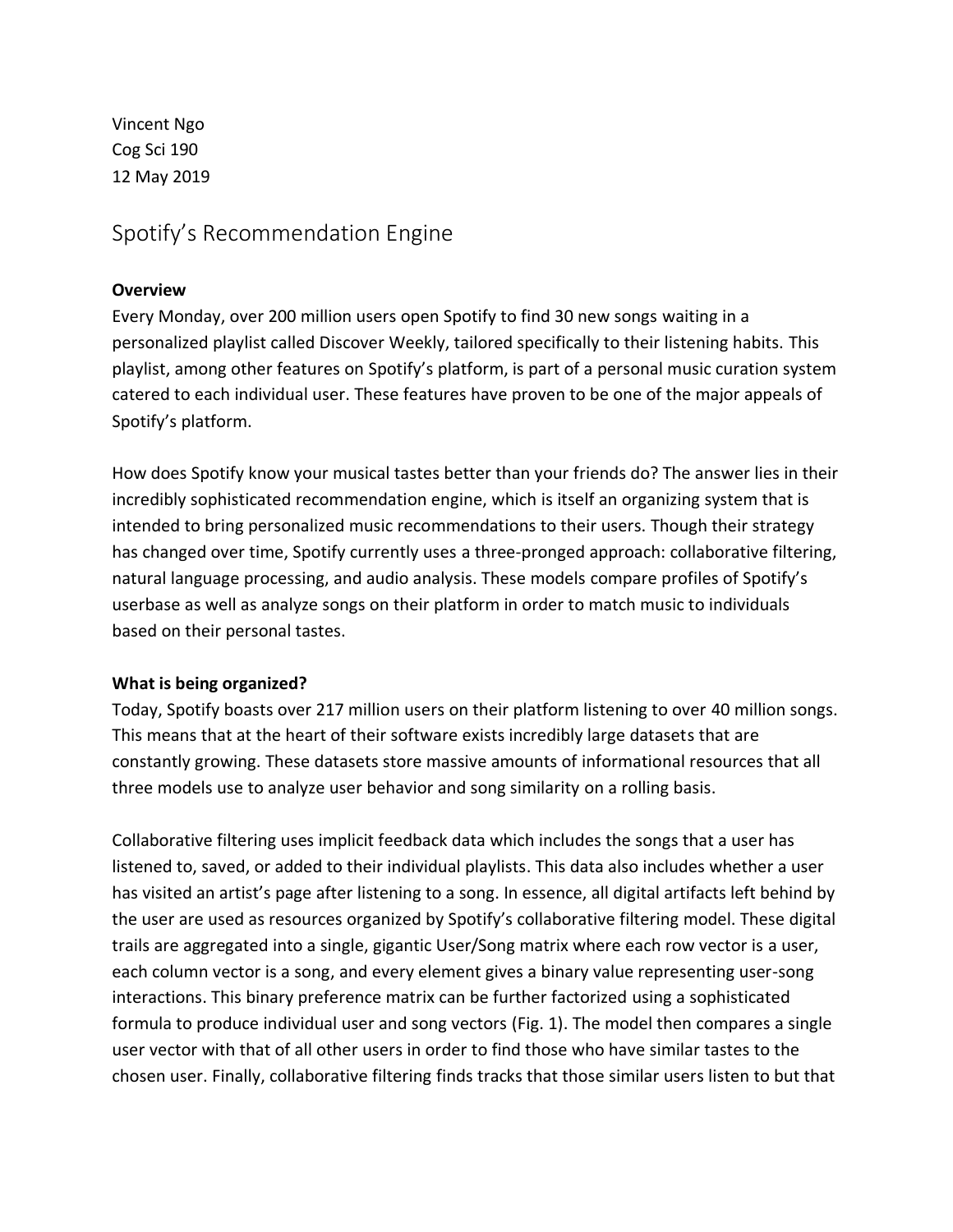the chosen user has not listened to yet. These songs are some of the ones that end up in the chosen user's Discover Weekly playlist.

$$
\text{Users} \left( \begin{array}{c} 10001001 \\ 00100100 \\ 10100011 \\ 01000100 \\ 10001001 \end{array} \right) \approx \left( \begin{array}{c} 10001001 \\ 1 \\ 0 \\ 0 \\ 1 \end{array} \right) \left( \begin{array}{c} 10001001 \\ 0 \\ 0 \\ 0 \\ 0 \end{array} \right)
$$
\n
$$
\text{Songs} \left( \begin{array}{c} 1 \\ 0 \\ 0 \\ 0 \\ 0 \end{array} \right) + \log(1 - \sigma(x_u, y_i + \beta_u + \beta_i)) - \lambda (\sum_u ||x_u||^2 + \sum_i ||y_i||^2)
$$

*Figure 1: Matrix factorization during collaborative filtering (source: Chris Johnson)*

Spotify's natural language processing (NLP) models scrape text data from online sources like news articles, blogs, journals, song metadata, and others for analysis. As a form of artificial intelligence, NLP is used to train a computer to "understand" human language, usually done through sentiment analysis APIs. These APIs gauge positive or negative sentiment surrounding a word or phrase, and Spotify is using these to draw insights about artists and songs based on public sentiment. More specifically, this data is grouped into "cultural vectors" where each artist and song have thousands of "top terms" associated with it. Each term has a score correlated with how strongly that term is associated with the artist or song (Fig. 2). The resources organized here are the large bodies of text that the model then boils down to a smaller word-by-word granularity. These individual words are then used as the primary resources of the model. Using these words, the models can determine how similar specific tracks and artists are to each other, and these can also be suggested to users in their Discover Weekly playlists. Another application of NLP models in this context are used in playlists themselves. Spotify will treat a playlist as a document and the songs it contains as individual words. This allows for the creation of new vectors that represent songs within certain playlists. Like before, this can be used to find similarities between two different pieces of music. This solves a problem faced by collaborative filtering called the "cold start problem", the case when a song does not have many people listening to it yet. This is how Spotify recommends songs with few plays or new, upcoming artists to users who are likely to enjoy them.

| n <sub>2</sub> Term | <b>Score</b> | np Term         | Score  | adj Term      | <b>Score</b> |
|---------------------|--------------|-----------------|--------|---------------|--------------|
| dancing queen       | 0.0707       | dancing queen   | 0.0875 | perky         | 0.8157       |
| mamma mia           | 0.0622       | mamma mia       | 0.0553 | nonviolent    | 0.7178       |
| disco era           | 0.0346       | benny           | 0.0399 | swedish       | 0.2991       |
| winner takes        | 0.0307       | chess           | 0.0390 | international | 0.2010       |
| chance on           | 0.0297       | its chorus      | 0.0389 | inner         | 0.1776       |
| swedish pop         | 0.0296       | vous            | 0.0382 | consistent    | 0.1508       |
| my my               | 0.0290       | the invitations | 0.0377 | bitter        | 0.0871       |
| s enduring          | 0.0287       | voulez          | 0.0377 | classified    | 0.0735       |
| and gimme           | 0.0280       | something's     | 0.0374 | junior        | 0.0664       |
| enduring appeal     | 0.0280       | priscilla       | 0.0369 | produced      | 0.0616       |

*Figure 2: Cultural vectors generated by NLP models (source: Brian Whitman)*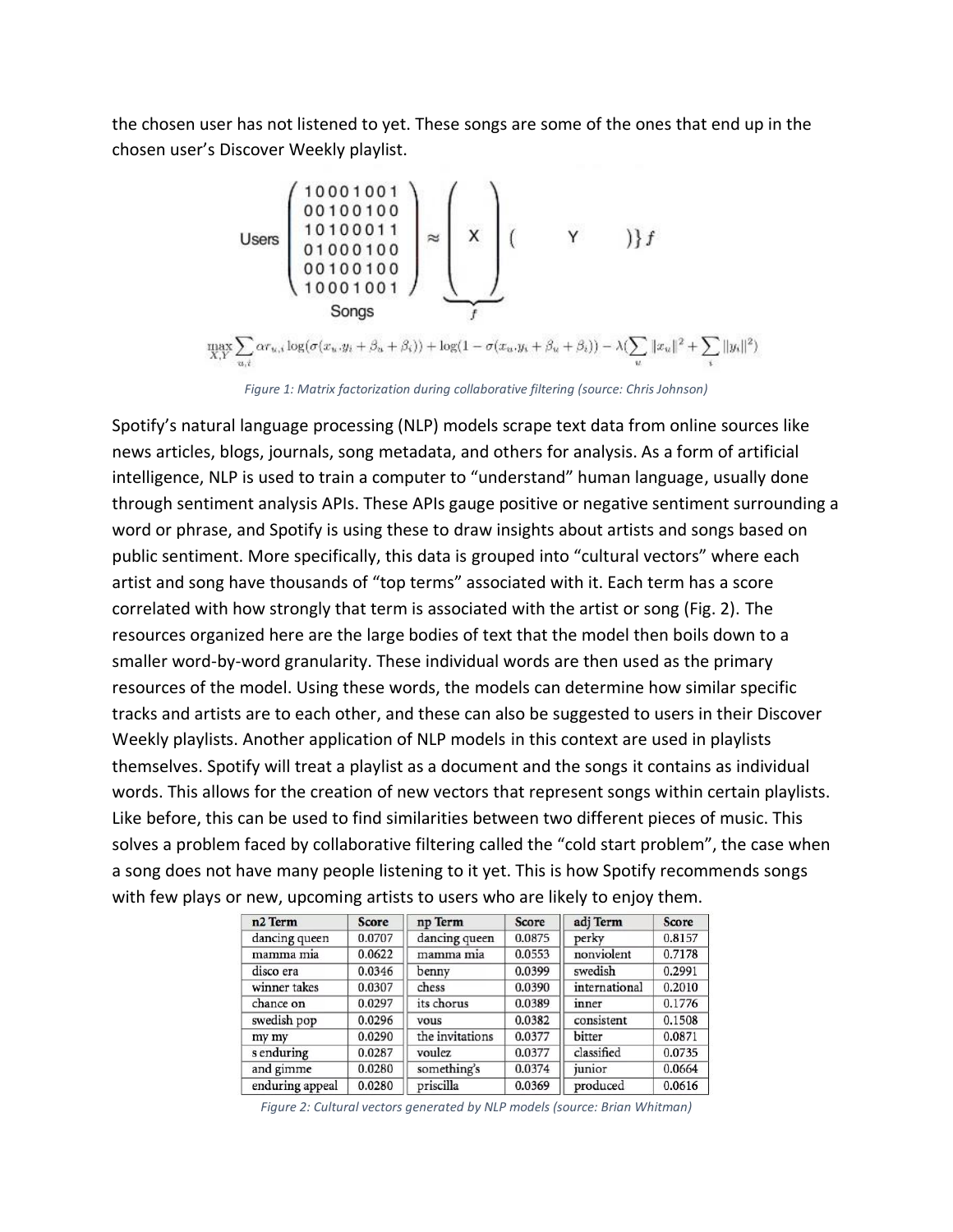Another solution to the cold start problem is audio analysis. While collaborative filtering and web-scraping NLP models rely on other people's listening habits, audio analysis can find similar music based on the song itself. This type of model takes in individual songs as raw audio data and runs it through convolutional neural networks (CNNs) in order to compute statistics about the song (Fig. 3). Key characteristics include time signature, key, and tempo of the track. Spotify can use these metrics to group songs at an even higher level based on harmony, chords, and chord progressions. Ultimately, these filtering models can be used to understand the auditory similarities between pieces of music and to recommend new music to users based on their listening history.



Plot of the JSON data for a 30-second excerpt of "around the world" by Daft Punk. *Figure 3: Audio analysis of Daft Punk's "Around the World" (source: The Echo Nest)*

To put the whole recommendation system in a more organizational perspective, Spotify's rapidly growing user base forces them to store and manage a collection of resources that is continually updating and expanding. Their recommendation system organizes these digital resources in such a way that allows for ease of analysis. In order to deliver a better user experience, the insights that are gained from these analyses enable them to create a brand new resource collection for each individual user. This results in millions of Discover Weekly playlists being curated every week.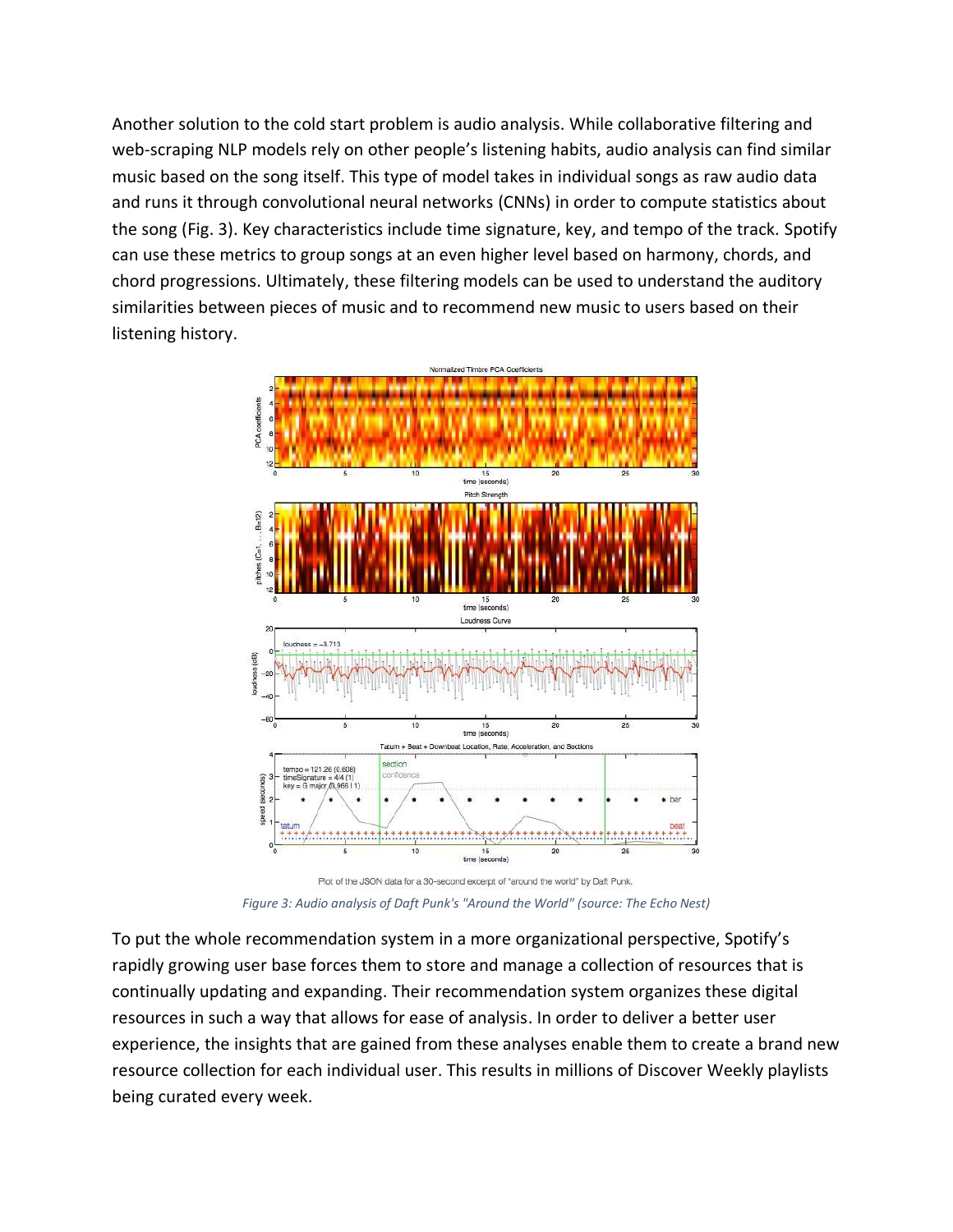#### **Why is it being organized?**

While the inner workings of Spotify's recommendation engine are unknown to most, many users have commented on the sheer accuracy with which the Spotify algorithm can, on a weekly basis, suggest tracks and artists that end up becoming one of their favorites. The numbers didn't lie either. Upon rolling out the Discover Weekly feature to a small portion of users as part of a preliminary A/B test, weekly active users increased by 10%. Since then, Discover Weekly has played a large part in maximizing Spotify's key success metrics: reach (number of users reached), depth (level of engagement for reached users), and retention (number of reached users who keep using the product). In response to overwhelmingly positive feedback, Spotify ended up doubling down on algorithmic music curation since it was becoming such a key part of the user experience.

Essentially, the time and effort spent into organizing a single user's music profile into an entirely new collection of music becomes a worthy investment for Spotify since personal recommendations have become a core part of the platform. Engagement with this new collection of music even forms a direct feedback loop that can be used as input for the next algorithmic playlist that gets created, thereby driving user adoption and retention of the feature and the platform as a whole.

## **How much is it being organized?**

The extent to which resources are organized varies between the three recommendation models since each one processes different forms of resources. As mentioned previously, Spotify keeps track of all interactions that users have with songs on their platform. In order to prepare this data for input into the collaborative filtering algorithm, Spotify must first perform outlier detection, which is used to determine if a certain interaction, such as playing a song, fits the overall narrative of a user's listening profile. This method prevents song types that are listened to very infrequently from showing up in a user's recommended playlist. Once outliers are filtered out, all user-song interactions are condensed into a single binary value for use in the User/Song matrix. This higher level of abstraction and lower level of granularity simplifies the data so that the question of user interactions comes down to a single yes or no answer. This is what the algorithm uses to determine similarity between users and recommend the songs of one user to the other, effectively filling in missing values in the matrix and changing them from 0 to 1. NLP models, on the other hand, take in much more nebulous data from online text sources, which is never as simple as a binary value. Language can contain many different meanings in different contexts, which makes text extremely hard to navigate and assign to meaningful values. Though it requires parsing through walls and walls of text, sentiment analysis models are able to differentiate and rank the most important words associated with an artist or song. This ability to boil down pages, paragraphs, and sentences into individual words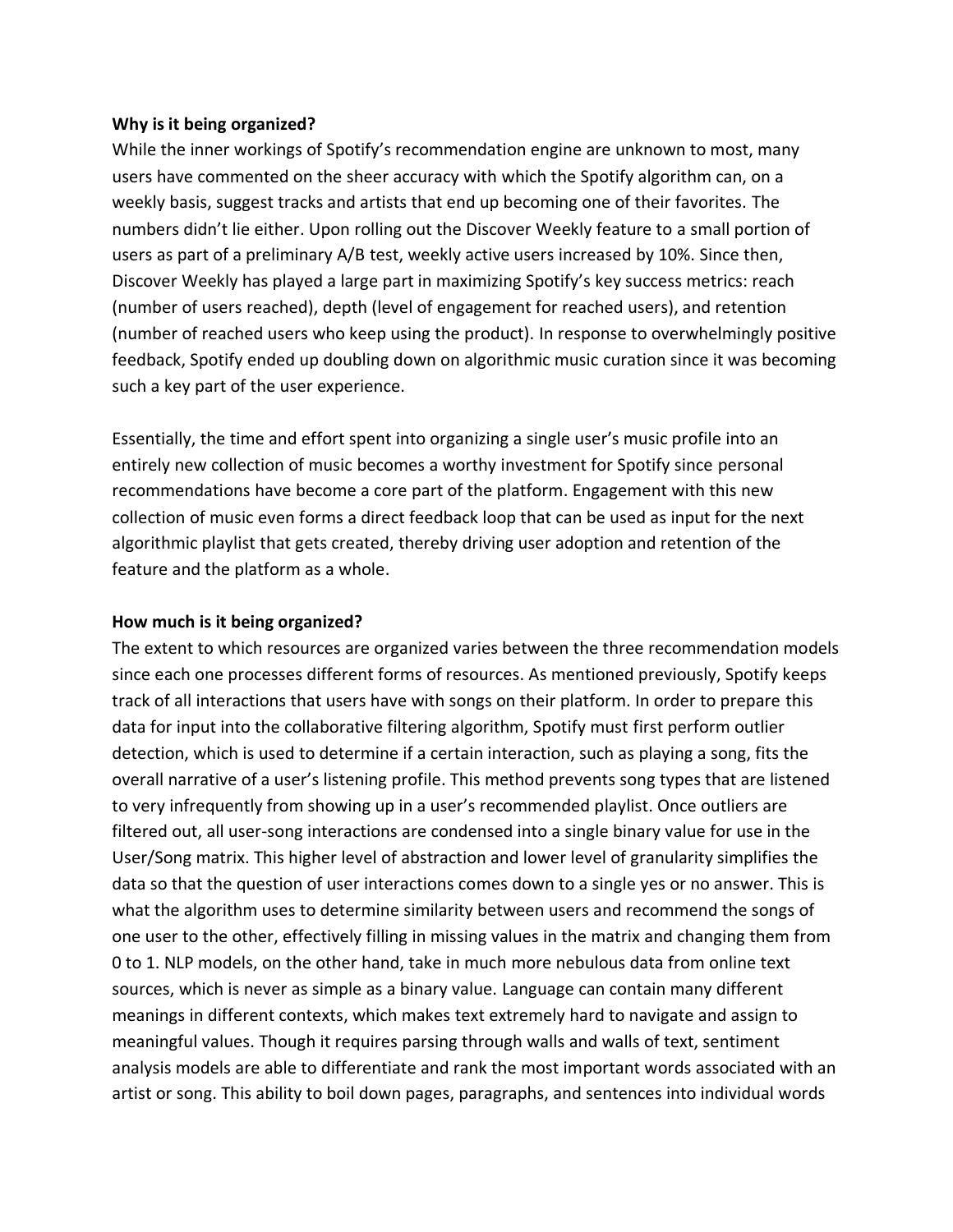is what allows Spotify to find similar music in a cultural context. Finally, audio analysis models dive into the anatomy of the song itself. This method is the only one of the three that analyzes the resource itself – the raw audio of the song – in order to organize it into a specific category. One track is broken down into individual audio frames and passed through the CNN in order to extract the features that become the basis of organization.

## **When is it being organized?**

Since it has been established that this recommendation engine is almost entirely an automated process, active organization is occurring constantly. With the addition of new users, new songs, new artists, and new playlists, there is always more data and more resources to work with. By updating users' taste profiles, cultural vectors of songs, and audio analyses of new tracks as they come in, Spotify stays up-to-date on their users' behaviors and the characteristics of their current database of songs. This is to ensure that recommendations are available to users at any time. As one of the most popular features that are centered around personalized music suggestions, Discover Weekly playlists are refreshed weekly for each user to promote ongoing music discovery.

#### **How or by whom is it being organized?**

One can view the primary actors of this organizing system as the models themselves, or perhaps the recommendation engine as a whole. However, each branch of Spotify's machine learning approach requires a lot of work to maintain, update, and optimize on a daily basis. Who created these models in the first place? These algorithms were all ideated, built, tested, and iterated upon by Spotify's engineers who provide the expertise for the company's backend processes. One can also view the users themselves as having a part in this process. Without active participation by users, there would be no data to process. User interactions like organizing their own playlist, adding songs to their personal libraries, and other tasks are an integral part of the organizational process. Not to mention that once new music is recommended to them through Discover Weekly or some other feature, user interactions with those recommended tracks provide new data for input, perpetuating the recommendation cycle.

## **Other considerations**

The machine learning models mentioned in this case study also have widespread applications at other companies who have employed them successfully. By implementing recommender systems on their platforms, many e-commerce and retail companies are seeing boosts in sales and higher user satisfaction. This merits conversation about how algorithmic recommendation systems are similarly or differently used at a company like Netflix, for example.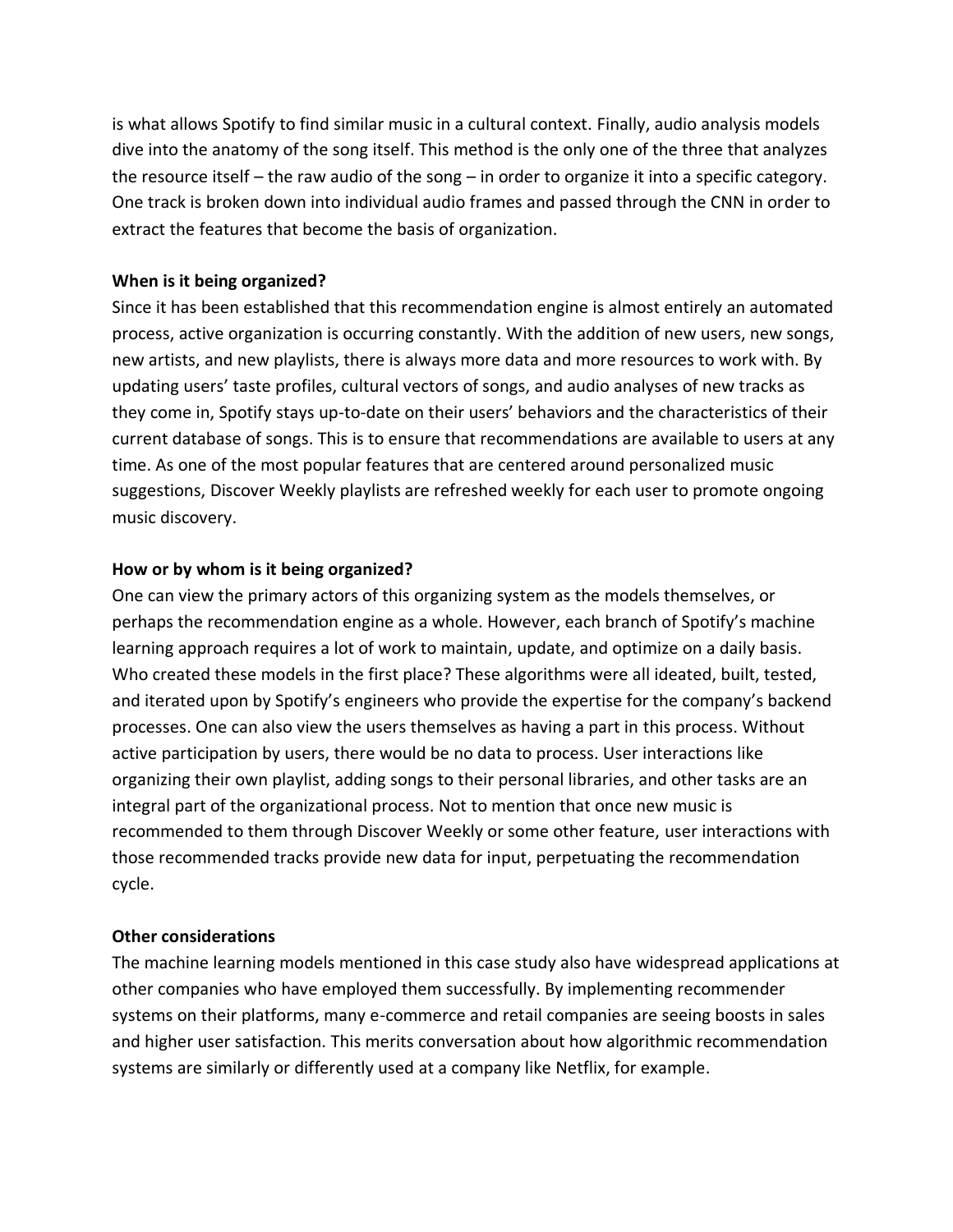Netflix offers streaming for movie and television shows on their platform, which is already a different type of resource than Spotify. However, their proprietary recommendation system behaves in a similar way to that of Spotify's. Netflix tracks users' interactions such as viewing history, ratings given, viewing duration, and devices used (phone, tablet, computer, or TV). All of these resources are used as inputs to their algorithm in order to find users with similar tastes. Then, Netflix uses collaborative filtering, like Spotify does, to recommend movies or TV shows with a high likelihood of user enjoyment. Netflix also uses content-based filtering, similar to that of Spotify's audio models, to recommend titles to users. Information about the titles like genre, categories, actors, release year, etc. provides insight into what kinds of movies are most similar to each other. One aspect where Netflix differs from Spotify is that they consider order of preference. In addition to choosing which movies and TV shows to include for a certain user, they rank each title within each row on the Netflix homepage as well as the rows themselves. Therefore, there are three layers of personalization: the choice of row, the titles in that row, and the ranking of those titles according to user preference. The more highly recommended rows appear at the top and the more highly recommended titles appear at the start of each row.

The wide variation in every user who logs into a service like Spotify makes creating a recommendation system extremely challenging. However, Spotify has found ways to organize users based on their preferences and organize music based on their sound and cultural perception with these machine learning models. The end results include features like Discover Weekly, which provides a more personalized experience for users and further drives adoption of Spotify's entire platform.

#### **Sources:**

- 1. Ciocca, S., "How Does Spotify Know You So Well?". Medium. October 10, 2017.
- 2. Whitman, B., "How music recommendation works and doesn't work". Variogram. December 11, 2012.
- 3. Galvanize, "Ever Wonder How Spotify Discover Weekly Works? Data Science". August 22, 2016.
- 4. Jehan, T. & DesRoches, D., "Analyzer Documentation". The Echo Nest. January 7, 2014.
- 5. Johnson, C., "From Idea to Execution: Spotify's Discover Weekly". SlideShare. November 16, 2015.
- 6. Swinney, J., "How Data Is Creating Better Customer Experiences at Spotify". September 19, 2018.
- 7. "How Netflix's Recommendations System Works". Netflix.